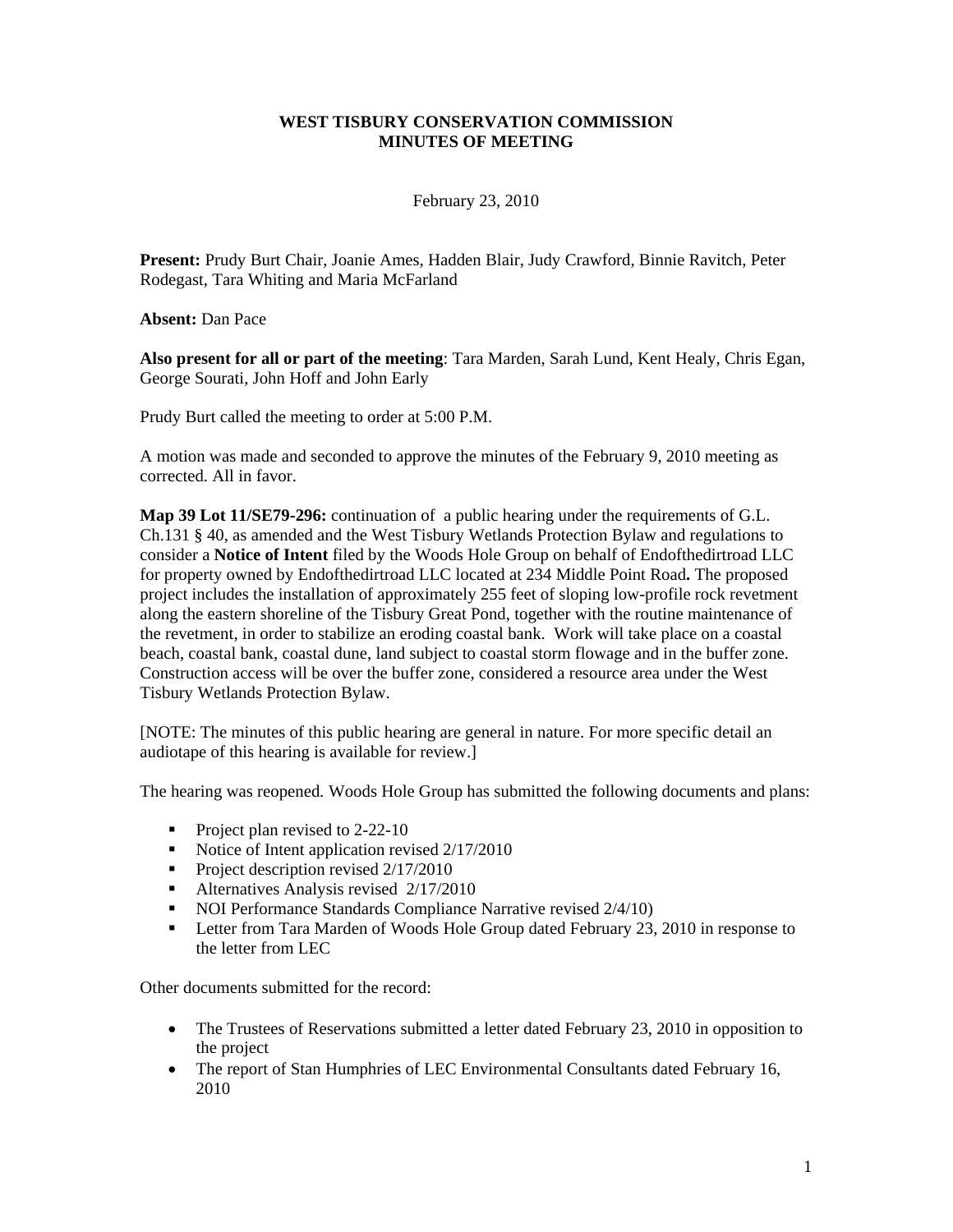# **Issues discussed:**

- Why the length of the revetment had not been reduced as discussed at meeting on 2/9/10
- What is the absolute minimum length required to protect the existing house.
- Engineering data
- LEC Report
- Beach Nourishment
- No adverse effect
- Source of sediment supply
- Access
- Pond Elevations
- TTOR site visit/Chris Egan and Tara Marden
- Would TTOR permit the path to be relocated in order to shorten revetment

## **Discussion:**

Tara presented the changes she has made to the project plan and plan notes. All of the documents have been revised to show a new proposed length of 220 feet. The Commission had expected to see a revision of the length to approximately170-175 feet but Tara said that not being able to relocate the path kept the length at 220 feet.

The project description was revised to provide more detail on construction access, beach nourishment and monitoring. The monitoring plan for beach nourishment includes annual topographic beach profiles, post storm site visits, meetings with the Commission, annual site inspections to see if the revetment is having any end effect erosion, annual meeting with TTOR to discuss annual beach nourishment.

Prudy asked Tara Marden if this was as short as the revetment can be in order to protect the structure. Tara responded that it was up for negotiation. Prudy asked again if this is the plan right now. Tara said it was; she didn't want to guess what the Commission wanted. Prudy told Tara that the expectation was that she would be coming in tonight with it reduced to something less than 220ft. Tara Marden added that it could be shortened to about 175 feet if we keep the existing pathway.

A lengthy discussion was had concerning the recommendations in the Coastal Zone Management letter and LEC letters. CZM and LEC agree that the length could be reduced significantly to protect the structure.

Tara's response to the LEC report focused on the comments of Coastal Zone Management with regard to the use of fiber rolls as a feasible alternative. While Steve McKenna agreed with Tara that a soft solution such as fiber rolls was not appropriate for this site, his letter also stated that in order to minimize the end effects of the structure a small transition of coir logs might be considered.

The LEC report points out that the project documents suggest that the primary intent is to protect the property. The house is currently approximately 85 feet from the top of the bank and the erosion rate is 2 feet a year. There appears to be adequate time and perhaps other future methods as well to protect the building(s) other than a permanent revetment at this time.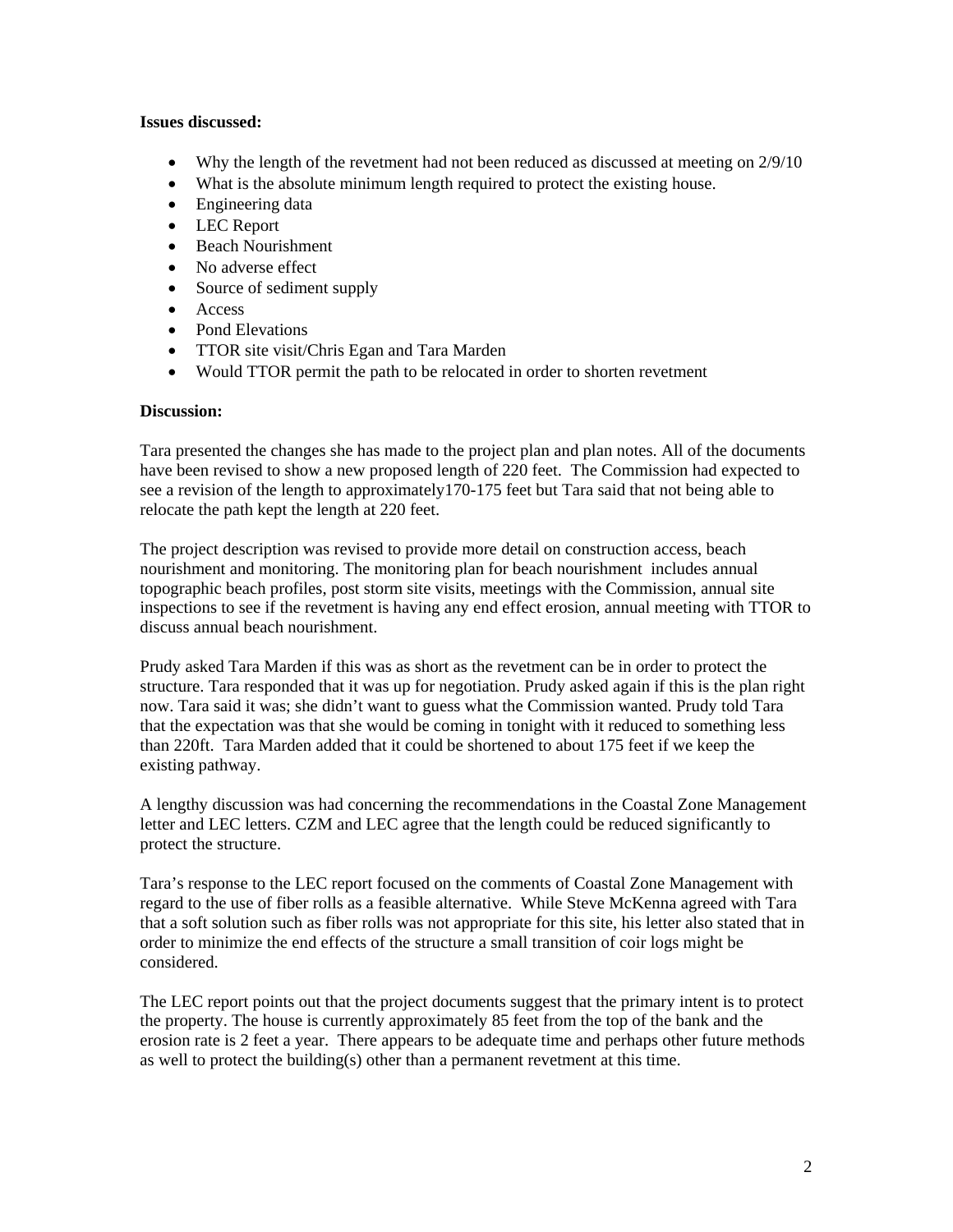The members discussed the two performances standards outlined in the LEC report; under the State regs that the revetment be permitted to protect existing buildings and under the local bylaw that there be no adverse effect on the use of the bank as a sediment source.

Tara Marden was asked why the length of the revetment had not been reduced as was discussed at the last meeting. Tara responded that she had done the research and that, "we can reduce it to 170. We are comfortable with it from an engineering standpoint"... It is something that the client needs to decide if you are willing to entertain this then they have to decide if that is what they want to do, but I'm telling you from an engineering perspective that we are comfortable with that."

Tara Whiting and Binnie both stated that they had expected to see a shorter revetment.

Hadden spoke in favor of the project. He wouldn't make them demonstrate the alternatives in the field. In term of protecting the house; it is subjective. We don't have a standard such as the beach has to be within 50 ft. He is glad that the structure can be shortened. The negative effect to Long Point of Middle Cove is speculative at best. He likes that there isn't much damage to the bank; that access of equipment over the top of the bank that Tara can bridge. He doesn't have anything that would prevent him from approving with significant conditions at 170 or 175 feet. He added that he would love to see how they [the engineers] see that the 170-175 ft is necessary.

Members discussed whether the hearing should be closed and a vote taken on approving a revetment that is 220 feet long. It was agreed that the applicant could have one more time to come in with a plan showing the absolute minimum length needed to protect the structure and to bring the engineering data that supports that length and to demonstrate that she has met the performance standard that there is no adverse effect.

# **Public Comment:**

Kent Healy (Civil Engineer and a Tisbury Great Pond Commissioner): Kent explained the pond elevations. The project plan shows mean low water and mean high water. The plan shows that the beach is 230 feet wide. According to our knowledge, the beach is never more than 30 feet wide. The topographic information comes from Vineyard Land Surveying. Note # 22 on the project plan refers to open Atlantic Ocean conditions. The question is what are the high and low water elevations in the pond? Relative to the 1929 NGVD datum, the pond is generally opened to the ocean when the pond is at  $+5$  NGVD. In 1994 it was  $+6$ , after Hurricane Bob was  $+9$ . During the 1938 Hurricane it was about +12. The reason they keep the pond closed until it gets so high is to make sure there is enough head to keep a channel open for flushing. Under an act of legislature (1904) the riparian owners have the right to drain the low levels around the pond.

Chris Egan: The Trustees are opposed to this project for the reasons stated in their letter.

John Early identified himself as the contractor of the house on this property and the Edens property management contractor. He spoke in favor of the project.

At the request of the applicant's representative, a motion was made and seconded to continue the public hearing on this project to March 9th at 4:30 PM. Prudy, Judy, Dan and Hadden voted in favor. Peter, Binnie and Tara abstained. Joanie did not vote as there was a quorum of eligible members present.